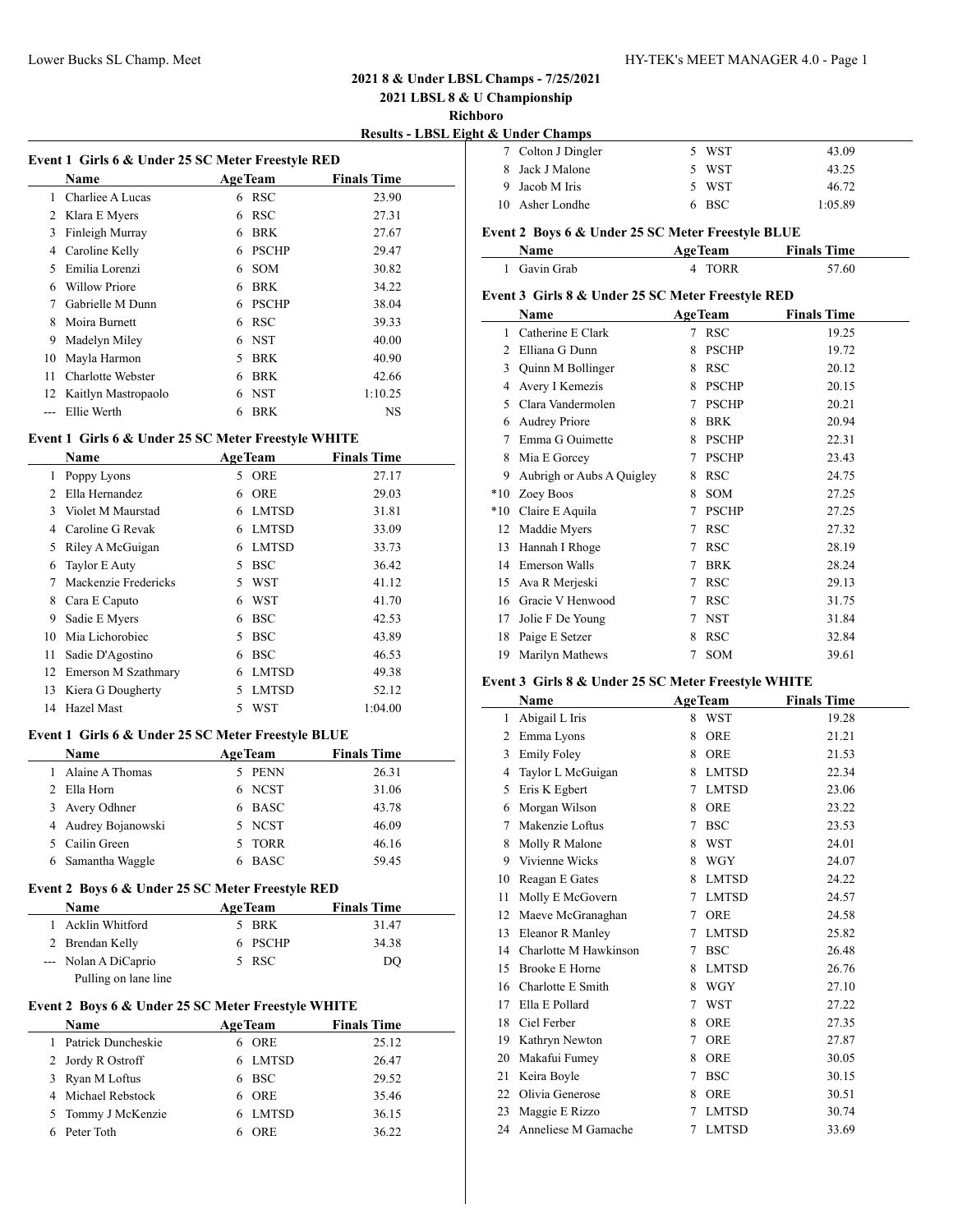**2021 LBSL 8 & U Championship**

**Richboro**

**Results - LBSL Eight** 

 $\overline{\phantom{a}}$ 

 $\frac{1}{2}$ 

|              | (Event 3 Girls 8 & Under 25 SC Meter Freestyle WHITE)<br>Name |             | AgeTeam                                            | <b>Finals Time</b> |  |  |  |  |
|--------------|---------------------------------------------------------------|-------------|----------------------------------------------------|--------------------|--|--|--|--|
| 25           | Savannah E Babcock                                            |             | 7 LMTSD                                            | 37.49              |  |  |  |  |
|              |                                                               |             |                                                    |                    |  |  |  |  |
|              | Event 3 Girls 8 & Under 25 SC Meter Freestyle BLUE<br>Name    |             | <b>AgeTeam</b>                                     | <b>Finals Time</b> |  |  |  |  |
|              |                                                               | 8           | <b>TORR</b>                                        | 21.04              |  |  |  |  |
| $\mathbf{1}$ | Kathleen Kelley                                               |             |                                                    |                    |  |  |  |  |
|              | 2 Gabriella Furtak                                            | 8           | <b>TORR</b>                                        | 21.77              |  |  |  |  |
|              | 3 Becca Holdsworth                                            |             | 7 TORR                                             | 22.53              |  |  |  |  |
|              | 4 Zora G Kiel                                                 |             | 7 BASC                                             | 22.59              |  |  |  |  |
|              | 5 Anabelle Rosenello                                          |             | 8 TORR                                             | 24.97              |  |  |  |  |
|              | 6 Ava L Chenier                                               |             | 7 PENN                                             | 25.42              |  |  |  |  |
|              | 7 Leilani Bochnowicz                                          |             | 7 NCST                                             | 25.75              |  |  |  |  |
|              | 8 Julia Jones                                                 |             | 8 WIN                                              | 27.28              |  |  |  |  |
|              | 9 Ava Green                                                   |             | 8 TORR                                             | 30.06              |  |  |  |  |
|              | 10 Cassidy Galanaugh                                          |             | 7 TORR                                             | 30.43              |  |  |  |  |
| 11           | Madeline M Horn                                               |             | 8 NCST                                             | 33.08              |  |  |  |  |
|              | 12 Kayleh E Glebe                                             |             | 5 BASC                                             | 34.50              |  |  |  |  |
| 13           | Brigid A Sykes                                                |             | 7 TORR                                             | 35.25              |  |  |  |  |
|              | 14 Anna Altomari                                              |             | 8 NCST                                             | 36.51              |  |  |  |  |
| 15           | Tenebrae A Sweeney                                            |             | 7 BASC                                             | 37.97              |  |  |  |  |
| 16           | Julia Boyd                                                    |             | 7 TORR                                             | 40.53              |  |  |  |  |
|              | Event 4 Boys 8 & Under 25 SC Meter Freestyle RED              |             |                                                    |                    |  |  |  |  |
|              | Name                                                          |             | <b>AgeTeam</b>                                     | <b>Finals Time</b> |  |  |  |  |
| 1            | <b>Bradley W Lucas</b>                                        |             | 8 RSC                                              | 17.90              |  |  |  |  |
|              | 2 Andrew Powell                                               |             | 8 RSC                                              | 18.13              |  |  |  |  |
| 3            | Jaxon T Underwood                                             |             | 8 NST                                              | 18.78              |  |  |  |  |
|              | 4 Marsel R Dobrin                                             |             | 8 RSC                                              | 20.82              |  |  |  |  |
|              | 5 Ryan M McMenamin                                            |             | 8 PSCHP                                            | 20.87              |  |  |  |  |
|              | 6 Matthew Kaiser                                              |             | 8 BRK                                              | 21.29              |  |  |  |  |
|              | 7 Joe / Joey J Descher                                        |             | 7 RSC                                              | 21.75              |  |  |  |  |
|              | 8 Bryce A Scherer                                             |             | 8 PSCHP                                            | 23.19              |  |  |  |  |
| 9            | Tyler w Golis                                                 |             | 7 NST                                              | 23.36              |  |  |  |  |
|              | 10 Hudson Nader                                               |             | 8 NST                                              | 23.76              |  |  |  |  |
|              | 11 Griffin Werth                                              |             | 8 BRK                                              | 24.37              |  |  |  |  |
| 12           | Jacob R Lucas                                                 |             | 8 RSC                                              | 24.69              |  |  |  |  |
| 13           | Liam Shamlian                                                 |             | 8 SOM                                              | 25.13              |  |  |  |  |
|              | 14 Brandon Burnett                                            |             | 8 RSC                                              | 25.34              |  |  |  |  |
|              | 15 Grant Marsden                                              |             | 8 BRK                                              | 26.96              |  |  |  |  |
|              |                                                               |             |                                                    |                    |  |  |  |  |
|              | 16 Richard T Wang                                             |             | 8 PSCHP                                            | 27.75              |  |  |  |  |
|              | 17 Finn P Scherer                                             |             | 7 PSCHP                                            | 29.50              |  |  |  |  |
| 18           | Grayden Kron                                                  | $7^{\circ}$ | <b>BRK</b>                                         | 32.31              |  |  |  |  |
| 19           | Griffin I DiCaprio                                            |             | 8 RSC                                              | 34.12              |  |  |  |  |
|              |                                                               |             | Event 4 Boys 8 & Under 25 SC Meter Freestyle WHITE |                    |  |  |  |  |

|    | Name                   | <b>AgeTeam</b>    | <b>Finals Time</b> |
|----|------------------------|-------------------|--------------------|
|    | Ryder M Ensig          | <b>LMTSD</b><br>8 | 16.97              |
|    | <b>Rusty T Sanders</b> | WGY<br>8          | 19.53              |
| 3  | Max Smerechansky       | WGY               | 19.74              |
|    | Alex Hernandez         | <b>ORE</b><br>8   | 21.09              |
| 5  | Calvin A Saguil        | <b>LMTSD</b><br>8 | 22.75              |
|    | Dawson Ferber          | ORE<br>8          | 22.81              |
|    | Nathan Kimzey-Strike   | <b>ORE</b><br>8   | 23.50              |
|    | Marco A Monaco         | <b>LMTSD</b><br>8 | 24.50              |
| 9  | Brendan M Balasa       | <b>BSC</b><br>8   | 24.84              |
| 10 | Owen T Dougherty       | <b>LMTSD</b><br>8 | 26.00              |

|     | & Under Champs         |   |              |       |
|-----|------------------------|---|--------------|-------|
| 11  | Logan Lake             | 8 | <b>ORE</b>   | 26.26 |
| *12 | Samuel E Mast          | 8 | WST          | 26.50 |
|     | *12 Cameron R Caputo   | 8 | <b>WST</b>   | 26.50 |
| 14  | Samuel Magid           | 8 | <b>ORE</b>   | 27.95 |
| 15  | Chase Egan             | 7 | <b>BSC</b>   | 28.44 |
| 16  | Paul Rebstock          | 8 | <b>ORE</b>   | 28.75 |
| 17  | Charles Ley            | 7 | <b>ORE</b>   | 33.21 |
| 18  | Jack M Markus          | 8 | <b>LMTSD</b> | 33.72 |
|     | 19 Bennett W Szathmary | 8 | <b>LMTSD</b> | 38.53 |
| 20  | Brayden Thompson       | 7 | <b>BSC</b>   | 40.92 |
| 21  | Aron Kuka              | 7 | <b>BSC</b>   | 45.40 |
| 22  | Jackson P Samson       | 7 | <b>LMTSD</b> | 46.84 |
| 23  | Owen Geer              | 7 | <b>BSC</b>   | 58.49 |
|     | Frenki D Tollumbi      |   | <b>BSC</b>   | NS    |

## **Event 4 Boys 8 & Under 25 SC Meter Freestyle BLUE**

| Name                 | <b>AgeTeam</b>   | <b>Finals Time</b> |
|----------------------|------------------|--------------------|
| <b>Rhett Brandan</b> | <b>TORR</b><br>8 | 19.08              |
| 2 Nolan Worrell      | TORR<br>8        | 19.27              |
| 3 Riley Johnson      | <b>PENN</b><br>8 | 19.51              |
| 4 Jack Davis         | TORR<br>8        | 20.81              |
| 5 Grayson T Chenier  | PENN<br>8.       | 21.35              |
| 6 Charles Huber      | <b>PENN</b><br>7 | 26.34              |
| Declan Grab          | <b>TORR</b>      | 29.94              |
| Leonardo Russo<br>8  | <b>TORR</b>      | 29.99              |
| Avery Gore<br>9      | <b>TORR</b><br>8 | 30.16              |

## **Event 5 Girls 8 & Under 25 SC Meter Breaststroke RED**

|             | Name               |    | <b>AgeTeam</b> | <b>Finals Time</b> |
|-------------|--------------------|----|----------------|--------------------|
|             | Julia R Paczewski  |    | <b>RSC</b>     | 28.29              |
| $2^{\circ}$ | Elliana G Dunn     | 8  | <b>PSCHP</b>   | 29.03              |
| 3           | Avery L Tomlinson  | 8  | <b>PSCHP</b>   | 29.41              |
| 4           | Julia Harris       | 8  | <b>RSC</b>     | 29.94              |
|             | Avery I Kemezis    | 8  | <b>PSCHP</b>   | 30.06              |
| 6           | Quinn M Bollinger  | 8  | <b>RSC</b>     | 31.06              |
|             | Emma G Ouimette    | 8  | <b>PSCHP</b>   | 32.84              |
| 8           | Mayla Harmon       | 5. | <b>BRK</b>     | 43.62              |
| 9           | Jolie F De Young   |    | <b>NST</b>     | 54.02              |
| 10          | Marilyn Mathews    |    | <b>SOM</b>     | 55.46              |
|             | --- Ava R Merjeski |    | <b>RSC</b>     | DO                 |
|             | Alternating Kick   |    |                |                    |

#### **Event 5 Girls 8 & Under 25 SC Meter Breaststroke WHITE**

|    | Name                  | <b>AgeTeam</b> |              | <b>Finals Time</b> |
|----|-----------------------|----------------|--------------|--------------------|
| 1  | Abigail L Iris        | 8              | <b>WST</b>   | 28.40              |
| 2  | Morgan Wilson         | 8              | <b>ORE</b>   | 28.61              |
| 3  | Avery R Esteves       | 8              | <b>LMTSD</b> | 29.84              |
| 4  | Rebecca E Montvydas   | 8              | <b>BSC</b>   | 31.84              |
| 5  | Vivienne Wicks        | 8              | WGY          | 32.22              |
| 6  | Elizabeth Metts       | 7              | <b>BSC</b>   | 33.22              |
| 7  | Ciel Ferber           | 8              | <b>ORE</b>   | 34.06              |
| 8  | Maeve McGranaghan     | 7              | <b>ORE</b>   | 35.04              |
| 9  | Kathryn Newton        | 7              | ORE          | 35.50              |
| 10 | Ella E Pollard        | 7              | WST          | 36.16              |
| 11 | Eleanor R Manley      | 7              | <b>LMTSD</b> | 37.19              |
| 12 | Maggie E Rizzo        |                | <b>LMTSD</b> | 38.96              |
| 13 | <b>Brooke E Horne</b> | 8              | <b>LMTSD</b> | 39.19              |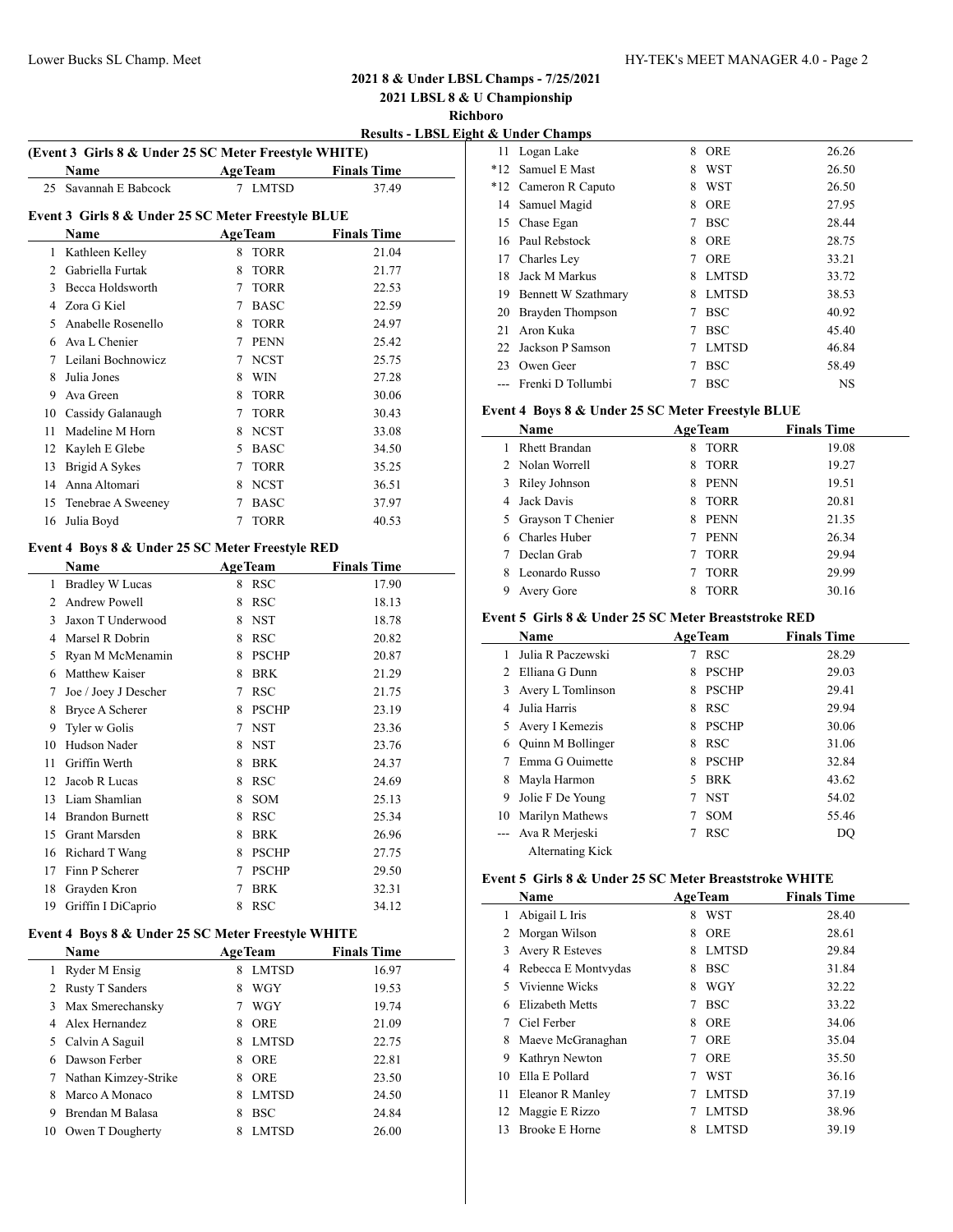**2021 LBSL 8 & U Championship**

**Richboro**<br>**Example 4**  $\theta$  **Lind** 

| <u> Results - LBSL Eight &amp; Under Champs</u> |  |  |  |
|-------------------------------------------------|--|--|--|
|                                                 |  |  |  |

| (Event 5 Girls 8 & Under 25 SC Meter Breaststroke WHITE) |                                                                  |    |              |                    |  |
|----------------------------------------------------------|------------------------------------------------------------------|----|--------------|--------------------|--|
|                                                          | Name                                                             |    | AgeTeam      | <b>Finals Time</b> |  |
|                                                          | 14 Ella Hernandez                                                | 6  | <b>ORE</b>   | 41.06              |  |
|                                                          | 15 Mackenzie Fredericks                                          | 5. | WST          | 41.41              |  |
|                                                          | 16 Makafui Fumey                                                 | 8  | ORE          | 46.03              |  |
| 17                                                       | Violet M Maurstad                                                | 6  | <b>LMTSD</b> | 49.33              |  |
| 18                                                       | Harper L Hodgson                                                 |    | <b>LMTSD</b> | 54.15              |  |
| 19                                                       | Savannah E Babcock                                               |    | <b>LMTSD</b> | 57.52              |  |
|                                                          | --- Kiera G Dougherty                                            | 5  | <b>LMTSD</b> | DO                 |  |
|                                                          | Incomplete stroke cycle other than one pull followed by one kick |    |              |                    |  |
|                                                          | --- Charlotte M Hawkinson                                        |    | <b>BSC</b>   | DO                 |  |
|                                                          | One hand touch                                                   |    |              |                    |  |
|                                                          | Anneliese M Gamache                                              |    | <b>LMTSD</b> | DO                 |  |
|                                                          | Hands brought beyond the hipline during stroke                   |    |              |                    |  |

### **Event 5 Girls 8 & Under 25 SC Meter Breaststroke BLUE**

|       | Name                |   | <b>AgeTeam</b> | <b>Finals Time</b> |  |
|-------|---------------------|---|----------------|--------------------|--|
| 1     | Gabriella Furtak    | 8 | <b>TORR</b>    | 28.22              |  |
|       | 2 Perci Synnestvedt | 8 | <b>BASC</b>    | 29.34              |  |
| 3     | Sophia J Gratten    | 8 | <b>PENN</b>    | 30.64              |  |
| 4     | Brigid A Sykes      | 7 | <b>TORR</b>    | 33.53              |  |
| 5     | Zora G Kiel         | 7 | <b>BASC</b>    | 38.35              |  |
| 6     | Julia Boyd          | 7 | <b>TORR</b>    | 55.28              |  |
| $---$ | Julia Jones         | 8 | <b>WIN</b>     | DQ                 |  |
|       | One hand touch      |   |                |                    |  |
|       | Ava Green           | 8 | <b>TORR</b>    | DO                 |  |
|       | Alternating Kick    |   |                |                    |  |
| $---$ | Nancy Wicker        |   | <b>TORR</b>    | DO                 |  |
|       | One hand touch      |   |                |                    |  |
|       | Samantha Waggle     | 6 | <b>BASC</b>    | NS                 |  |

#### **Event 6 Boys 8 & Under 25 SC Meter Breaststroke RED**

|    | Name                    |   | <b>AgeTeam</b> | <b>Finals Time</b> |
|----|-------------------------|---|----------------|--------------------|
|    | Jaxon T Underwood       |   | 8 NST          | 25.57              |
|    | 2 Joe / Joey J Descher  | 7 | <b>RSC</b>     | 25.62              |
| 3  | Andrew Powell           | 8 | <b>RSC</b>     | 26.85              |
| 4  | Marsel R Dobrin         | 8 | <b>RSC</b>     | 28.25              |
|    | 5 Matthew Kaiser        | 8 | <b>BRK</b>     | 28.96              |
| 6  | Jacob R Lucas           | 8 | <b>RSC</b>     | 32.47              |
|    | Bryce A Scherer         | 8 | <b>PSCHP</b>   | 32.91              |
| 8  | <b>Grant Marsden</b>    | 8 | <b>BRK</b>     | 37.26              |
| 9  | Grayden Kron            |   | <b>BRK</b>     | 37.96              |
| 10 | Richard T Wang          | 8 | <b>PSCHP</b>   | 40.31              |
|    | --- Finn P Scherer      |   | <b>PSCHP</b>   | DQ                 |
|    | <b>Alternating Kick</b> |   |                |                    |

### **Event 6 Boys 8 & Under 25 SC Meter Breaststroke WHITE**

|   | <b>Name</b>            | <b>AgeTeam</b>    | <b>Finals Time</b> |
|---|------------------------|-------------------|--------------------|
|   | Ryder M Ensig          | <b>LMTSD</b><br>8 | 25.40              |
|   | 2 Nathan Kimzey-Strike | <b>ORE</b><br>8   | 27.82              |
| 3 | <b>Rusty T Sanders</b> | <b>WGY</b><br>8   | 28.25              |
| 4 | Brendan M Balasa       | <b>BSC</b><br>8   | 34.06              |
|   | 5 Max Smerechansky     | WGY               | 35.19              |
| 6 | Owen T Dougherty       | <b>LMTSD</b><br>8 | 35.52              |
|   | Samuel Magid           | <b>ORE</b><br>8   | 35.86              |
| 8 | Jack M Markus          | <b>LMTSD</b><br>8 | 36.12              |
| 9 | Cameron R Caputo       | <b>WST</b><br>8   | 37.19              |

|       | о опист спашру      |    |              |         |
|-------|---------------------|----|--------------|---------|
| 10    | Logan Lake          | 8  | ORE          | 37.57   |
| 11    | Bennett W Szathmary | 8  | <b>LMTSD</b> | 42.16   |
|       | 12 Tommy J McKenzie | 6. | LMTSD        | 43.53   |
| 13    | Michael Rebstock    | 6  | ORE          | 45.78   |
| 14    | Aron Kuka           | 7  | <b>BSC</b>   | 1:14.47 |
| 15.   | Jackson P Samson    | 7  | LMTSD        | 1:27.61 |
|       | Owen Geer           | 7  | <b>BSC</b>   | DQ      |
|       | Alternating Kick    |    |              |         |
|       | Frenki D Tollumbi   | 7  | <b>BSC</b>   | DO      |
|       | Seissors kick       |    |              |         |
| $---$ | Chase Egan          | 7  | <b>BSC</b>   | DQ      |
|       | One hand touch      |    |              |         |
|       | Brayden Thompson    | 7  | <b>BSC</b>   | DQ      |
|       | Seissors kick       |    |              |         |
|       | Asher Londhe        | 6  | <b>BSC</b>   | DO      |
|       | Alternating Kick    |    |              |         |

### **Event 6 Boys 8 & Under 25 SC Meter Breaststroke BLUE**

| <b>Name</b>                      | <b>AgeTeam</b> | <b>Finals Time</b> |
|----------------------------------|----------------|--------------------|
| 1 Nolan Worrell                  | 8 TORR         | 28.97              |
| 2 Jack Davis                     | 8 TORR         | 35.87              |
| --- Avery Gore                   | 8 TORR         | DO.                |
| Head under for 2 or more strokes |                |                    |

## **Event 7 Mixed 8 & Under 100 SC Meter Medley Relay RED**

|    | Team                                                    | Relay       | <b>Finals Time</b>          |
|----|---------------------------------------------------------|-------------|-----------------------------|
| 1  | <b>RSC</b>                                              | A           | 1:30.01                     |
|    | 1) Julia R Paczewski W7                                 |             | 2) Andrew Powell M8         |
|    | 3) Catherine E Clark W7                                 |             | 4) Bradley W Lucas M8       |
| 2  | <b>PSCHP</b>                                            | А           | 1:36.53                     |
|    | 1) Kevin Kelly M8                                       |             | 2) Avery L Tomlinson W8     |
|    | 3) Clara Vandermolen W7                                 |             | 4) Elliana G Dunn W8        |
| 3  | <b>RSC</b>                                              | B           | 1:42.04                     |
|    | 1) Julia Harris W8                                      |             | 2) Joe / Joey J Descher M7  |
|    | 3) Marsel R Dobrin M8                                   |             | 4) Quinn M Bollinger W8     |
| 4  | <b>NST</b>                                              | А           | 2:01.66                     |
|    | 1) Madelyn Miley W6                                     |             | 2) Alexander Kovtounenko M7 |
|    | 3) Jaxon T Underwood M8                                 |             | 4) Jolie F De Young W7      |
| 5. | <b>BRK</b>                                              | A           | 2:02.75                     |
|    | 1) Grant Marsden M8                                     |             | 2) Matthew Kaiser M8        |
|    | 3) Audrey Priore W8                                     |             | 4) Finleigh Murray W6       |
| 6  | <b>RSC</b>                                              | $\mathbf C$ | 2:06.69                     |
|    | 1) Gracie V Henwood W7                                  |             | 2) Jacob R Lucas M8         |
|    | 3) Hannah I Rhoge W7                                    |             | 4) Griffin I DiCaprio M8    |
| 7  | <b>RSC</b>                                              | D           | 2:18.75                     |
|    | 1) Aubrigh or Aubs A Quigley W8                         |             | 2) Ava R Merjeski W7        |
|    | 3) Maddie Myers W7                                      |             | 4) Brandon Burnett M8       |
| 8  | <b>SOM</b>                                              | А           | 2:26.13                     |
|    | 1) Liam Shamlian M8                                     |             | 2) Marilyn Mathews W7       |
|    | 3) Olivia Mamikonyan W8                                 |             | 4) Zoey Boos W8             |
|    | <b>RSC</b>                                              | E           | DO                          |
|    | Stroke Infraction swimmer #2: Alternating Kick - breast |             |                             |
|    | 1) Charliee A Lucas W6                                  |             | 2) Moira Burnett W6         |
|    | 3) Klara E Myers W6                                     |             | 4) Paige E Setzer W8        |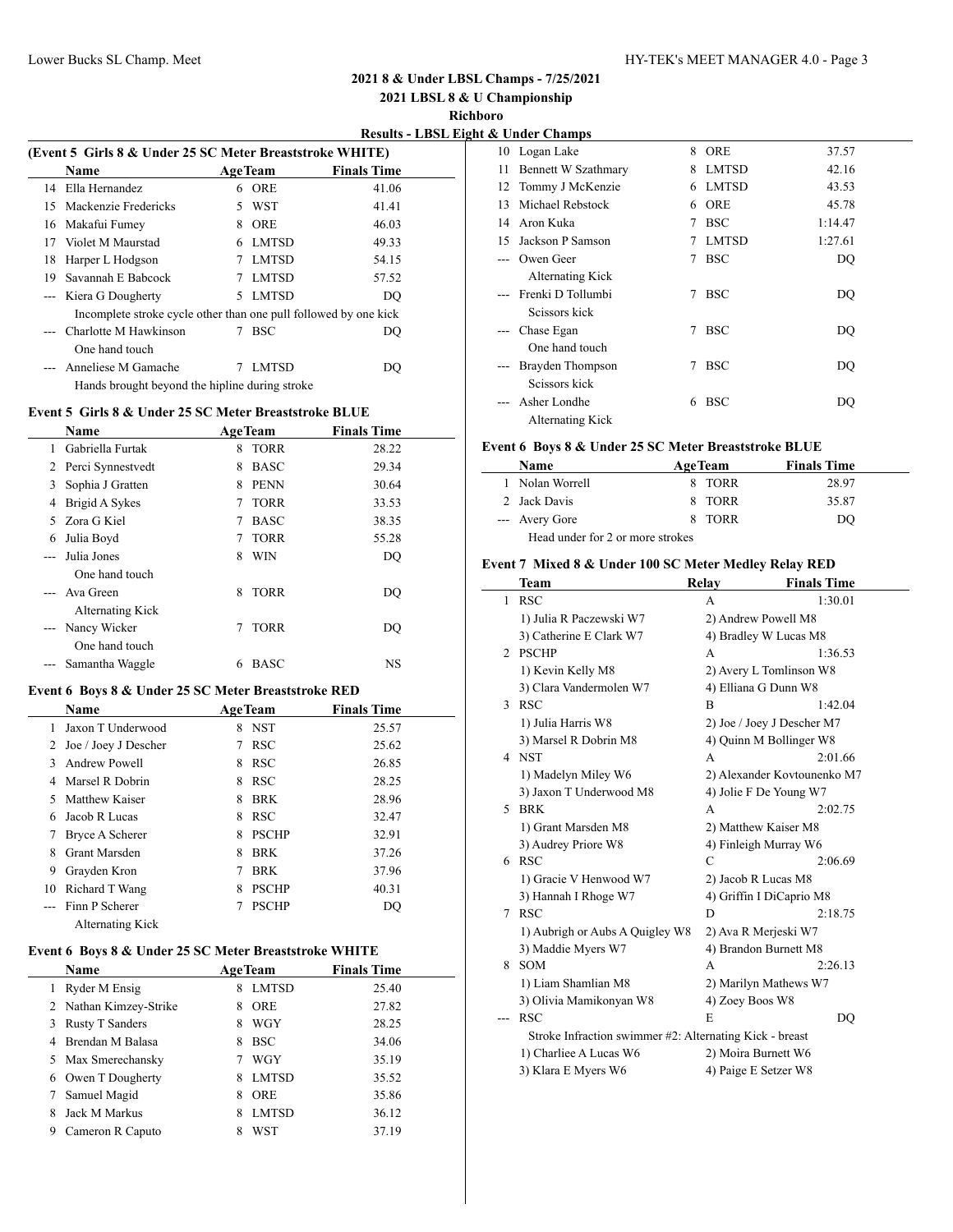2:35.41

## **2021 8 & Under LBSL Champs - 7/25/2021**

**2021 LBSL 8 & U Championship**

**Richboro**

| <b>Results - LBSL Eight &amp; Under Champs</b> |  |  |  |
|------------------------------------------------|--|--|--|
|                                                |  |  |  |

|       | (Event 7 Mixed 8 & Under 100 SC Meter Medley Relay RED)     |                   |                                   |    | 4 TORR                                               |   | C                    | 2:35.41                  |
|-------|-------------------------------------------------------------|-------------------|-----------------------------------|----|------------------------------------------------------|---|----------------------|--------------------------|
|       | Team                                                        | Relay             | <b>Finals Time</b>                |    | 1) Ava Green W8                                      |   | 2) Julia Boyd W7     |                          |
|       | --- PSCHP                                                   | $\overline{B}$    | <b>DQ</b>                         |    | 3) Anabelle Rosenello W8                             |   |                      | 4) Cassidy Galanaugh W7  |
|       | Changed order of swimmers                                   |                   |                                   |    | 5 NCST                                               |   | А                    | 2:49.63                  |
|       | 1) Richard T Wang M8                                        |                   | 2) Avery I Kemezis W8             |    | 1) Madeline M Horn W8                                |   |                      | 2) Leilani Bochnowicz W7 |
|       | 3) Emma G Ouimette W8                                       |                   | 4) Ryan M McMenamin M8            |    | 3) Ella Horn W6                                      |   | 4) Anna Altomari W8  |                          |
|       |                                                             |                   |                                   |    | --- TORR                                             |   | $\overline{B}$       | <b>DQ</b>                |
|       | Event 7 Mixed 8 & Under 100 SC Meter Medley Relay WHITE     |                   |                                   |    | Stroke Infraction swimmer #2: Scissors kick - fly    |   |                      |                          |
|       | <b>Team</b><br>1 ORE                                        | Relay<br>A        | <b>Finals Time</b><br>1:46.50     |    | 1) Jack Davis M8                                     |   | 2) Brigid A Sykes W7 |                          |
|       |                                                             |                   |                                   |    | 3) Kathleen Kelley W8                                |   |                      | 4) Becca Holdsworth W7   |
|       | 1) Emily Foley W8                                           |                   | 2) Nathan Kimzey-Strike M8        |    | Event 8 Girls 6 & Under 25 SC Meter Backstroke RED   |   |                      |                          |
|       | 3) Emma Lyons W8<br>2 BSC                                   |                   | 4) Alex Hernandez M8<br>1:47.19   |    | <b>Name</b>                                          |   | <b>AgeTeam</b>       | <b>Finals Time</b>       |
|       |                                                             | A                 |                                   |    | 1 Charliee A Lucas                                   |   | 6 RSC                | 29.03                    |
|       | 1) Makenzie Loftus W7                                       |                   | 2) Rebecca E Montvydas W8         |    | 2 Caroline Kelly                                     |   | 6 PSCHP              | 29.89                    |
|       | 3) Tanner J Pressler M8<br>3 LMTSD                          | A                 | 4) Brendan M Balasa M8<br>1:50.78 |    | 3 Emilia Lorenzi                                     | 6 | SOM                  | 33.21                    |
|       |                                                             |                   |                                   | 4  | Klara E Myers                                        |   | 6 RSC                | 33.69                    |
|       | 1) Reagan E Gates W8                                        |                   | 2) Owen T Dougherty M8            | 5  | Finleigh Murray                                      |   | 6 BRK                | 35.06                    |
|       | 3) Ryder M Ensig M8<br>4 WGY                                | A                 | 4) Molly E McGovern W7<br>1:57.90 | 6  | <b>Willow Priore</b>                                 | 6 | <b>BRK</b>           | 39.97                    |
|       | 1) Charlotte E Smith W8                                     |                   | 2) Vivienne Wicks W8              | 7  | Moira Burnett                                        | 6 | <b>RSC</b>           | 40.54                    |
|       | 3) Rusty T Sanders M8                                       |                   | 4) Max Smerechansky M7            | 8  | Gabrielle M Dunn                                     |   | 6 PSCHP              | 42.25                    |
|       | 5 LMTSD                                                     | B                 | 2:00.68                           | 9  | Madelyn Miley                                        | 6 | <b>NST</b>           | 44.18                    |
|       | 1) Avery R Esteves W8                                       |                   | 2) Taylor L McGuigan W8           |    | 10 Kaitlyn Mastropaolo                               |   | 6 NST                | 1:36.23                  |
|       | 3) Calvin A Saguil M8                                       |                   | 4) Marco A Monaco M8              |    |                                                      |   |                      |                          |
|       | 6 ORE                                                       | D                 | 2:01.08                           |    | Event 8 Girls 6 & Under 25 SC Meter Backstroke WHITE |   |                      |                          |
|       | 1) Kathryn Newton W7                                        | 2) Ciel Ferber W8 |                                   |    | Name                                                 |   | <b>AgeTeam</b>       | <b>Finals Time</b>       |
|       | 3) Paul Rebstock M8                                         |                   | 4) Patrick Duncheskie M6          |    | 1 Ella Hernandez                                     |   | 6 ORE                | 31.63                    |
|       | 7 WST                                                       | A                 | 2:02.75                           |    | 2 Caroline G Revak                                   |   | 6 LMTSD              | 33.50                    |
|       | 1) Samuel E Mast M8                                         |                   | 2) Abigail L Iris W8              | 3  | Poppy Lyons                                          |   | 5 ORE                | 33.66                    |
|       | 3) Molly R Malone W8                                        |                   | 4) Cameron R Caputo M8            | 4  | Riley A McGuigan                                     | 6 | LMTSD                | 38.07                    |
|       | 8 ORE                                                       | $\mathcal{C}$     | 2:16.12                           |    | 5 Cara E Caputo                                      |   | 6 WST                | 42.63                    |
|       | 1) Poppy Lyons W5                                           |                   | 2) Samuel Magid M8                | 6  | Rae M Hodgson                                        |   | 6 LMTSD              | 45.02                    |
|       | 3) Maeve McGranaghan W7                                     |                   | 4) Makafui Fumey W8               | 7  | Sadie D'Agostino                                     |   | 6 BSC                | 48.28                    |
|       | 9 LMTSD                                                     | $\mathcal{C}$     | 2:17.75                           | 8  | Sadie E Myers                                        |   | 6 BSC                | 50.19                    |
|       | 1) Eris K Egbert W7                                         |                   | 2) Brooke E Horne W8              | 9  | Kiera G Dougherty                                    |   | 5 LMTSD              | 54.47                    |
|       | 3) Jordy R Ostroff M6                                       |                   | 4) Jack M Markus M8               | 10 | Emerson M Szathmary                                  |   | 6 LMTSD              | 54.63                    |
|       | 10 BSC                                                      | B                 | 2:32.82                           |    | 11 Taylor E Auty                                     |   | 5 BSC                | 55.62                    |
|       | 1) Keira Boyle W7                                           | 2) Chase Egan M7  |                                   |    | 12 Hazel Mast                                        | 5 | WST                  | 1:03.13                  |
|       | 3) Ryan M Loftus M6                                         |                   | 4) Charlotte M Hawkinson W7       |    | 13 Mia Lichorobiec                                   |   | 5 BSC                | 1:03.57                  |
|       | 11 WST                                                      | $\overline{B}$    | 3:04.91                           |    |                                                      |   |                      |                          |
|       | 1) Cara E Caputo W6                                         |                   | 2) Ella E Pollard W7              |    | Event 8 Girls 6 & Under 25 SC Meter Backstroke BLUE  |   |                      |                          |
|       | 3) Jacob M Iris M5                                          |                   | 4) Jack J Malone M5               |    | Name                                                 |   | <b>AgeTeam</b>       | <b>Finals Time</b>       |
| $---$ | ORE                                                         | $\overline{B}$    | <b>DQ</b>                         |    | 1 Alaine A Thomas                                    |   | 5 PENN               | 33.62                    |
|       | Stroke Infraction swimmer #1: Did not finish on back - back |                   |                                   |    | 2 Kayleh E Glebe                                     |   | 5 BASC               | 37.61                    |
|       | 1) Olivia Generose W8                                       |                   | 2) Morgan Wilson W8               |    | 3 Ella Horn                                          |   | 6 NCST               | 43.78                    |
|       | 3) Logan Lake M8                                            |                   | 4) Dawson Ferber M8               | 4  | Avery Odhner                                         |   | 6 BASC               | 50.57                    |
|       |                                                             |                   |                                   |    | 5 Cailin Green                                       |   | 5 TORR               | 53.21                    |

### **Event 7 Mixed 8 & Under 100 SC Meter Medley Relay BLUE**

| Team                    | Relay | <b>Finals Time</b>       |  |
|-------------------------|-------|--------------------------|--|
| <b>TORR</b>             | А     | 1:46.69                  |  |
| 1) Nancy Wicker W7      |       | 2) Gabriella Furtak W8   |  |
| 3) Nolan Worrell M8     |       | 4) Rhett Brandan M8      |  |
| 2 PENN                  | A     | 1:51.75                  |  |
| 1) Riley Johnson M8     |       | 2) Sophia J Gratten W8   |  |
| 3) Grayson T Chenier M8 |       | 4) Ava L Chenier W7      |  |
| <b>BASC</b><br>3        | А     | 2:24.51                  |  |
| 1) Avery Odhner W6      |       | 2) Perci Synnestvedt W8  |  |
| 3) Zora G Kiel W7       |       | 4) Tenebrae A Sweeney W7 |  |

| Event 9 Boys 6 & Under 25 SC Meter Backstroke WHITE |       |         |
|-----------------------------------------------------|-------|---------|
| 3 Nolan A DiCaprio                                  | 5 RSC | 1:23.34 |

6 Audrey Bojanowski 5 NCST 55.81

**Name Age Team Finals Time** 1 Acklin Whitford 5 BRK 36.31 2 Brendan Kelly 6 PSCHP 37.25

**Event 9 Boys 6 & Under 25 SC Meter Backstroke RED**

| <b>Name</b>       | <b>AgeTeam</b> | <b>Finals Time</b> |  |
|-------------------|----------------|--------------------|--|
| 1 Jordy R Ostroff | 6 LMTSD        | 29.06              |  |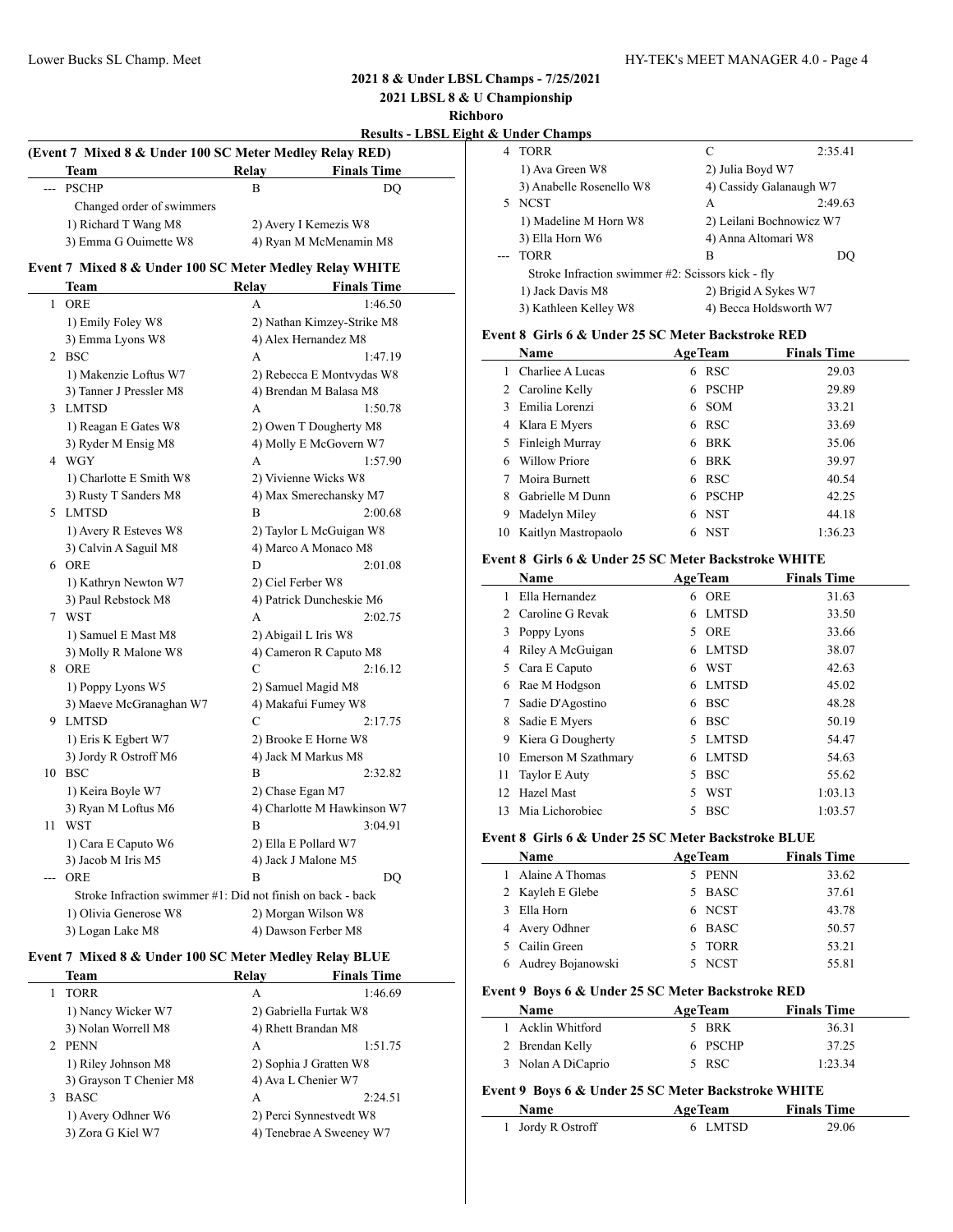L

## Lower Bucks SL Champ. Meet HY-TEK's MEET MANAGER 4.0 - Page 5

## **2021 8 & Under LBSL Champs - 7/25/2021**

**2021 LBSL 8 & U Championship**

**Richboro**

| <b>Results - LBSL Eight &amp; Under Champs</b> |  |  |  |
|------------------------------------------------|--|--|--|
|                                                |  |  |  |

 $\frac{1}{2}$ 

|   | (Event 9 Boys 6 & Under 25 SC Meter Backstroke WHITE) |    |                |                    |  |  |  |  |
|---|-------------------------------------------------------|----|----------------|--------------------|--|--|--|--|
|   | <b>Name</b>                                           |    | <b>AgeTeam</b> | <b>Finals Time</b> |  |  |  |  |
|   | 2 Patrick Duncheskie                                  |    | <b>ORE</b>     | 30.50              |  |  |  |  |
| 3 | Ryan M Loftus                                         | 6. | <b>BSC</b>     | 34.52              |  |  |  |  |
|   | 4 Peter Toth                                          |    | <b>ORE</b>     | 35.46              |  |  |  |  |
|   | 5 Michael Rebstock                                    | 6. | ORE            | 43.25              |  |  |  |  |
|   | 6 Colton J Dingler                                    |    | <b>WST</b>     | 59.78              |  |  |  |  |
|   | Jacob M Iris                                          |    | WST            | 1:01.64            |  |  |  |  |

#### **Event 10 Girls 8 & Under 25 SC Meter Backstroke RED**

|               | Name                                  | <b>AgeTeam</b> |              | <b>Finals Time</b> |  |  |  |  |
|---------------|---------------------------------------|----------------|--------------|--------------------|--|--|--|--|
| 1             | Quinn M Bollinger                     | 8              | RSC          | 23.69              |  |  |  |  |
| $\mathcal{L}$ | Clara Vandermolen                     | 7              | <b>PSCHP</b> | 24.32              |  |  |  |  |
| 3             | Julia Harris                          | 8              | <b>RSC</b>   | 27.87              |  |  |  |  |
| 4             | Emma G Ouimette                       | 8              | <b>PSCHP</b> | 29.47              |  |  |  |  |
| 5             | Aubrigh or Aubs A Quigley             | 8              | RSC          | 29.68              |  |  |  |  |
| 6             | Olivia Mamikonyan                     | 8              | <b>SOM</b>   | 31.57              |  |  |  |  |
| 7             | Hannah I Rhoge                        | 7              | <b>RSC</b>   | 31.64              |  |  |  |  |
| 8             | Paige E Setzer                        | 8              | <b>RSC</b>   | 31.81              |  |  |  |  |
| 9             | <b>Audrey Priore</b>                  | 8              | <b>BRK</b>   | 31.96              |  |  |  |  |
| 10            | Mia E Gorcey                          | 7              | <b>PSCHP</b> | 32.26              |  |  |  |  |
| 11            | Claire E Aquila                       | 7              | <b>PSCHP</b> | 36.17              |  |  |  |  |
| 12            | Emerson Walls                         | 7              | <b>BRK</b>   | 36.55              |  |  |  |  |
| 13            | Marilyn Mathews                       | 7              | <b>SOM</b>   | 43.21              |  |  |  |  |
| 14            | Jolie F De Young                      | 7              | <b>NST</b>   | 48.43              |  |  |  |  |
|               | Gracie V Henwood                      | 7              | RSC          | DO                 |  |  |  |  |
|               | Shoulders past vertical toward breast |                |              |                    |  |  |  |  |

#### **Event 10 Girls 8 & Under 25 SC Meter Backstroke WHITE**

|                | Name                   |   | <b>AgeTeam</b> | <b>Finals Time</b> |
|----------------|------------------------|---|----------------|--------------------|
| 1              | Taylor L McGuigan      | 8 | <b>LMTSD</b>   | 25.97              |
| $\overline{2}$ | Reagan E Gates         | 8 | <b>LMTSD</b>   | 26.45              |
| 3              | Makenzie Loftus        | 7 | <b>BSC</b>     | 27.31              |
| 4              | Eris K Egbert          | 7 | <b>LMTSD</b>   | 28.53              |
| 5              | <b>Emily Foley</b>     | 8 | <b>ORE</b>     | 29.19              |
| 6              | Molly E McGovern       | 7 | <b>LMTSD</b>   | 30.10              |
| 7              | Rebecca E Montvydas    | 8 | <b>BSC</b>     | 31.97              |
| 8              | Kathryn Newton         | 7 | <b>ORE</b>     | 32.06              |
| 9              | <b>Elizabeth Metts</b> | 7 | <b>BSC</b>     | 32.82              |
| 10             | <b>Brooke E Horne</b>  | 8 | <b>LMTSD</b>   | 32.94              |
| 11             | Morgan Wilson          | 8 | <b>ORE</b>     | 33.28              |
| 12             | Charlotte M Hawkinson  | 7 | BSC            | 34.50              |
| 13             | Savannah E Babcock     | 7 | <b>LMTSD</b>   | 36.47              |
| 14             | Makafui Fumey          | 8 | <b>ORE</b>     | 38.31              |
| 15             | Rae M Hodgson          | 6 | <b>LMTSD</b>   | 40.60              |
| 16             | Harper L Hodgson       | 7 | <b>LMTSD</b>   | 44.22              |
| 17             | Anneliese M Gamache    |   | <b>LMTSD</b>   | 47.11              |
|                | Charlotte E Smith      | 8 | WGY            | NS                 |
|                |                        |   |                |                    |

## **Event 10 Girls 8 & Under 25 SC Meter Backstroke BLUE**

| Name                 | <b>AgeTeam</b> | <b>Finals Time</b> |
|----------------------|----------------|--------------------|
| 1 Kathleen Kelley    | 8 TORR         | 25.77              |
| 2 Gabriella Furtak   | 8 TORR         | 28.86              |
| 3 Leilani Bochnowicz | 7 NCST         | 28.97              |
| 4 Ava L Chenier      | PENN<br>7.     | 30.00              |
| 5 Julia Jones        | WIN<br>8.      | 32.45              |
| 6 Nancy Wicker       | <b>TORR</b>    | 33.84              |

|   | & Under Champs      |   |             |       |
|---|---------------------|---|-------------|-------|
|   | Ava Green           | 8 | <b>TORR</b> | 35.06 |
|   | 8 Cassidy Galanaugh |   | <b>TORR</b> | 36.77 |
| 9 | Julia Boyd          |   | <b>TORR</b> | 41.71 |
|   | 10 Madeline M Horn  |   | 8 NCST      | 41.84 |
|   | 11 Brigid A Sykes   | 7 | TORR        | 43.04 |
|   | 12 Anna Altomari    |   | 8 NCST      | 43.88 |
|   | 13 Chelsea Edeline  | 8 | <b>TORR</b> | 52.60 |
|   | 14 Zora G Kiel      |   | <b>BASC</b> | 58.18 |

## **Event 11 Boys 8 & Under 25 SC Meter Backstroke RED**

|    | Name                   |   | <b>AgeTeam</b> | <b>Finals Time</b> |       |
|----|------------------------|---|----------------|--------------------|-------|
|    | Kevin Kelly            | 8 | <b>PSCHP</b>   |                    | 22.97 |
|    | Hudson Nader           | 8 | <b>NST</b>     |                    | 27.22 |
|    | Ryan M McMenamin       | 8 | <b>PSCHP</b>   |                    | 27.81 |
|    | <b>Grant Marsden</b>   | 8 | <b>BRK</b>     |                    | 27.82 |
| 5. | Richard T Wang         | 8 | <b>PSCHP</b>   |                    | 28.62 |
|    | Griffin Werth          | 8 | <b>BRK</b>     |                    | 30.34 |
|    | Liam Shamlian          | 8 | <b>SOM</b>     |                    | 30.78 |
| 8  | Griffin I DiCaprio     | 8 | <b>RSC</b>     |                    | 31.38 |
| 9  | Tyler w Golis          |   | <b>NST</b>     |                    | 31.96 |
| 10 | <b>Brandon Burnett</b> | 8 | <b>RSC</b>     |                    | 36.06 |
| 11 | Grayden Kron           |   | <b>BRK</b>     |                    | 36.97 |

## **Event 11 Boys 8 & Under 25 SC Meter Backstroke WHITE**

|    | Name                 | <b>AgeTeam</b> |              | <b>Finals Time</b> |  |
|----|----------------------|----------------|--------------|--------------------|--|
|    | Tanner J Pressler    | 8              | <b>BSC</b>   | 23.33              |  |
|    | Max Smerechansky     | 7              | WGY          | 25.78              |  |
| 3  | Marco A Monaco       | 8              | <b>LMTSD</b> | 28.25              |  |
|    | Nathan Kimzey-Strike | 8              | <b>ORE</b>   | 32.12              |  |
| 5  | Samuel Magid         | 8              | <b>ORE</b>   | 32.22              |  |
| 6  | Owen T Dougherty     | 8              | <b>LMTSD</b> | 33.16              |  |
|    | Samuel E Mast        | 8              | WST          | 34.10              |  |
| 8  | Bennett W Szathmary  | 8              | <b>LMTSD</b> | 39.45              |  |
| 9  | Charles Ley          | 7              | <b>ORE</b>   | 42.53              |  |
| 10 | Paul Rebstock        | 8              | <b>ORE</b>   | 48.08              |  |
| 11 | Brayden Thompson     | 7              | <b>BSC</b>   | 50.50              |  |
| 12 | Frenki D Tollumbi    |                | <b>BSC</b>   | 52.63              |  |
| 13 | Jackson P Samson     |                | <b>LMTSD</b> | 1:07.72            |  |

## **Event 11 Boys 8 & Under 25 SC Meter Backstroke BLUE**

| <b>Finals Time</b> | <b>AgeTeam</b>    |  | Name                 |  |  |  |
|--------------------|-------------------|--|----------------------|--|--|--|
| 23.72              | <b>TORR</b><br>8  |  | <b>Rhett Brandan</b> |  |  |  |
| 24.77              | <b>PENN</b><br>8. |  | 2 Riley Johnson      |  |  |  |
| 27.81              | <b>TORR</b><br>8. |  | 3 Jack Davis         |  |  |  |
| 31.50              | <b>PENN</b>       |  | 4 Charles Huber      |  |  |  |
| 35.75              | <b>TORR</b>       |  | 5 Declan Grab        |  |  |  |
| 39.68              | <b>TORR</b>       |  | 6 Leonardo Russo     |  |  |  |
| 41.66              | <b>TORR</b>       |  | Avery Gore           |  |  |  |
|                    |                   |  |                      |  |  |  |

## **Event 12 Girls 8 & Under 25 SC Meter Butterfly RED**

| Name | <b>AgeTeam</b>                                                                                                         |              | <b>Finals Time</b> |  |  |  |
|------|------------------------------------------------------------------------------------------------------------------------|--------------|--------------------|--|--|--|
|      |                                                                                                                        | <b>RSC</b>   | 19.20              |  |  |  |
|      | 7.                                                                                                                     | <b>RSC</b>   | 22.43              |  |  |  |
|      |                                                                                                                        | <b>PSCHP</b> | 22.63              |  |  |  |
|      | 8.                                                                                                                     |              | 29.10              |  |  |  |
|      |                                                                                                                        | <b>RSC</b>   | 34.20              |  |  |  |
|      |                                                                                                                        | <b>RSC</b>   | 34.79              |  |  |  |
|      | 1 Catherine E Clark<br>2 Julia R Paczewski<br>3 Clara Vandermolen<br>4 Zoey Boos<br>5 Ava R Merjeski<br>6 Maddie Myers |              | SOM                |  |  |  |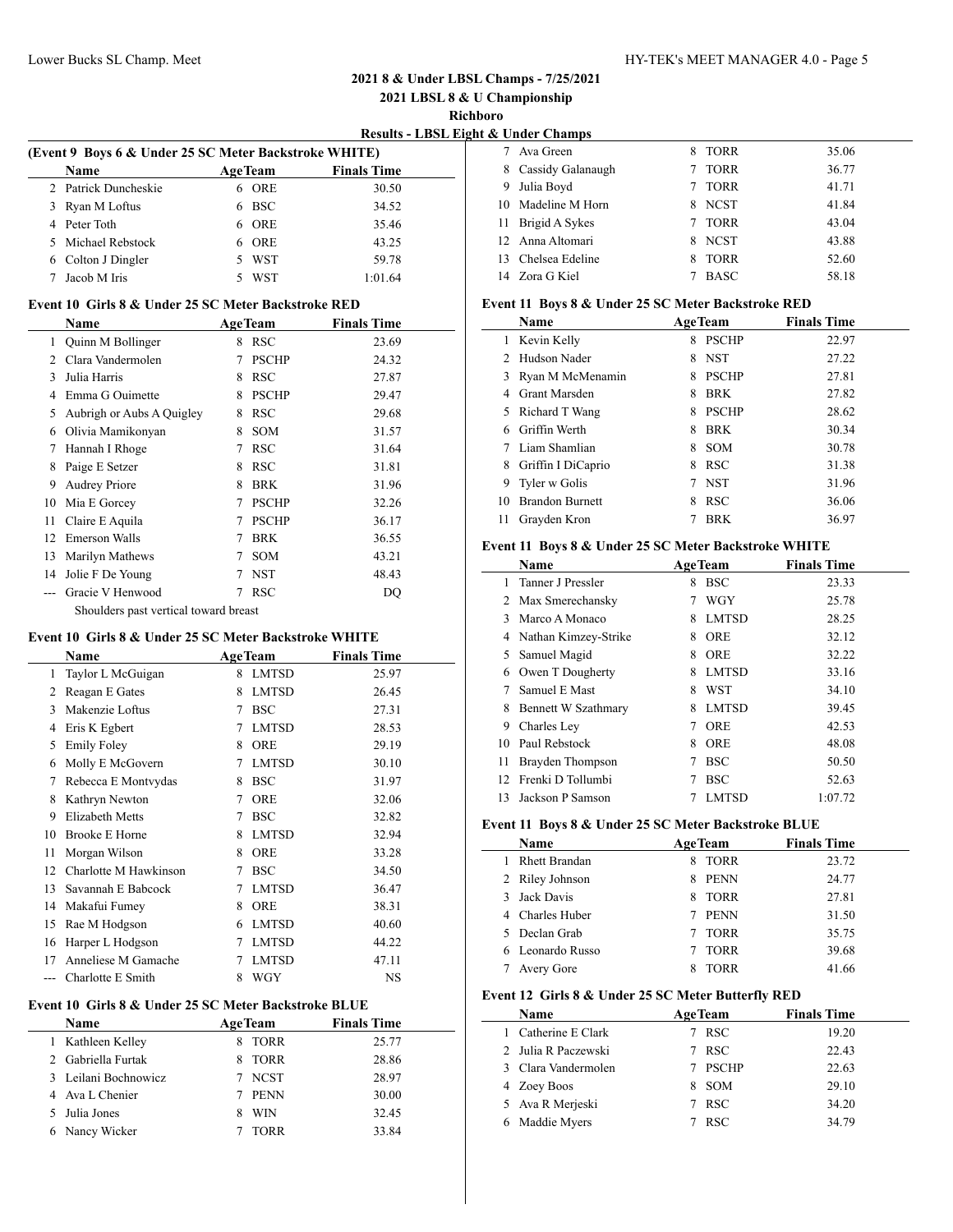**2021 LBSL 8 & U Championship**

**Richboro**

 $\overline{\phantom{a}}$ 

 $\overline{\phantom{a}}$ 

| (Event 12 Girls 8 & Under 25 SC Meter Butterfly RED) |                   |  |                |                    |  |  |  |
|------------------------------------------------------|-------------------|--|----------------|--------------------|--|--|--|
|                                                      | <b>Name</b>       |  | <b>AgeTeam</b> | <b>Finals Time</b> |  |  |  |
|                                                      | 7 Mia E Gorcey    |  | <b>PSCHP</b>   | 35.03              |  |  |  |
|                                                      | 8 Claire E Aquila |  | <b>PSCHP</b>   | 38.28              |  |  |  |
|                                                      | --- Klara E Myers |  | 6 RSC          | DO                 |  |  |  |
|                                                      | Scissors kick     |  |                |                    |  |  |  |
|                                                      | --- Audrey Priore |  | <b>BRK</b>     | DO)                |  |  |  |

Kick breaststroke type

#### **Event 12 Girls 8 & Under 25 SC Meter Butterfly WHITE**

|    | Name                   |   | <b>AgeTeam</b> | <b>Finals Time</b> |  |
|----|------------------------|---|----------------|--------------------|--|
| 1  | Abigail L Iris         | 8 | <b>WST</b>     | 23.38              |  |
| 2  | Emma Lyons             | 8 | <b>ORE</b>     | 24.72              |  |
| 3  | Molly R Malone         | 8 | <b>WST</b>     | 28.35              |  |
| 4  | Molly E McGovern       | 7 | <b>LMTSD</b>   | 30.97              |  |
| 5  | Eleanor R Manley       | 7 | <b>LMTSD</b>   | 32.93              |  |
| 6  | Ciel Ferber            | 8 | <b>ORE</b>     | 33.56              |  |
| 7  | Eris K Egbert          | 7 | <b>LMTSD</b>   | 35.15              |  |
| 8  | Vivienne Wicks         | 8 | <b>WGY</b>     | 37.50              |  |
| 9  | Olivia Generose        | 8 | ORE            | 39.91              |  |
| 10 | Charlotte E Smith      | 8 | WGY            | 41.38              |  |
| 11 | Avery R Esteves        | 8 | <b>LMTSD</b>   | 41.66              |  |
|    | Maggie E Rizzo         | 7 | <b>LMTSD</b>   | DQ                 |  |
|    | Kick breaststroke type |   |                |                    |  |
|    | Keira Boyle            | 7 | <b>BSC</b>     | DQ                 |  |
|    | Seissors kick          |   |                |                    |  |
|    | <b>Taylor E Auty</b>   | 5 | <b>BSC</b>     | DQ                 |  |
|    | Alternating Kick       |   |                |                    |  |

### **Event 12 Girls 8 & Under 25 SC Meter Butterfly BLUE**

| <b>Name</b>            |   | <b>AgeTeam</b> | <b>Finals Time</b> |  |
|------------------------|---|----------------|--------------------|--|
| 1 Kathleen Kelley      | 8 | <b>TORR</b>    | 24.65              |  |
| 2 Sophia J Gratten     |   | <b>PENN</b>    | 28.18              |  |
| 3 Nancy Wicker         |   | <b>TORR</b>    | 33.19              |  |
| 4 Perci Synnestvedt    |   | <b>BASC</b>    | 34.43              |  |
| --- Anabelle Rosenello |   | <b>TORR</b>    | DO                 |  |
| Alternating Kick       |   |                |                    |  |
| --- Anna Altomari      |   | <b>NCST</b>    | NS                 |  |

### **Event 13 Boys 8 & Under 25 SC Meter Butterfly RED**

|     | <b>Name</b>             | <b>AgeTeam</b> |              | <b>Finals Time</b> |
|-----|-------------------------|----------------|--------------|--------------------|
|     | 1 Alexander Kovtounenko |                | <b>NST</b>   | 19.32              |
| 2   | <b>Bradley W Lucas</b>  | 8              | <b>RSC</b>   | 21.75              |
| 3   | Andrew Powell           | 8              | <b>RSC</b>   | 23.52              |
| 4   | Jaxon T Underwood       | 8              | <b>NST</b>   | 24.11              |
|     | 5 Kevin Kelly           | 8              | <b>PSCHP</b> | 24.85              |
| 6   | Marsel R Dobrin         | 8              | <b>RSC</b>   | 25.53              |
|     | Jacob R Lucas           | 8              | <b>RSC</b>   | 26.09              |
| 8   | Ryan M McMenamin        | 8              | <b>PSCHP</b> | 27.16              |
| 9   | Bryce A Scherer         | 8              | <b>PSCHP</b> | 28.03              |
| 10  | Matthew Kaiser          | 8              | <b>BRK</b>   | 32.25              |
| 11  | Griffin Werth           | 8              | <b>BRK</b>   | 33.87              |
| 12. | Finn P Scherer          |                | <b>PSCHP</b> | 34.72              |

# **Event 13 Boys 8 & Under 25 SC Meter Butterfly WHITE**

| <b>Name</b>         | <b>AgeTeam</b> | <b>Finals Time</b> |  |
|---------------------|----------------|--------------------|--|
| 1 Tanner J Pressler | 8 BSC          | 22.15              |  |

|       | х unuer unamps           |   |              |       |
|-------|--------------------------|---|--------------|-------|
|       | 2 Alex Hernandez         | 8 | ORE          | 26.18 |
| 3     | Calvin A Saguil          | 8 | <b>LMTSD</b> | 27.63 |
| 4     | Jordy R Ostroff          | 6 | <b>LMTSD</b> | 32.38 |
| 5     | Patrick Duncheskie       | 6 | <b>ORE</b>   | 32.59 |
| 6     | Brendan M Balasa         | 8 | <b>BSC</b>   | 32.83 |
| 7     | Marco A Monaco           | 8 | <b>LMTSD</b> | 33.27 |
| 8     | Paul Rebstock            | 8 | <b>ORE</b>   | 35.45 |
| 9     | Chase Egan               | 7 | <b>BSC</b>   | 35.53 |
| 10    | Tommy J McKenzie         | 6 | <b>LMTSD</b> | 40.53 |
| 11    | Jack M Markus            | 8 | <b>LMTSD</b> | 53.44 |
|       | Dawson Ferber            | 8 | <b>ORE</b>   | DQ    |
|       | Non-simultaneous arms    |   |              |       |
| $---$ | Charles Ley              | 7 | <b>ORE</b>   | DO    |
|       | Kick breaststroke type   |   |              |       |
|       | Cameron R Caputo         | 8 | <b>WST</b>   | DO    |
|       | Arms underwater recovery |   |              |       |
|       | Asher Londhe             | 6 | <b>BSC</b>   | DO    |
|       | Non-simultaneous arms    |   |              |       |
|       | Aron Kuka                | 7 | <b>BSC</b>   | DO    |
|       | One hand touch           |   |              |       |
|       | Ryan M Loftus            | 6 | <b>BSC</b>   | DO    |
|       | Scissors kick            |   |              |       |

#### **Event 13 Boys 8 & Under 25 SC Meter Butterfly BLUE**

| Name                | <b>AgeTeam</b> | <b>Finals Time</b> |
|---------------------|----------------|--------------------|
| 1 Nolan Worrell     | TORR<br>x.     | 24.59              |
| 2 Rhett Brandan     | 8 TORR         | 26.54              |
| 3 Grayson T Chenier | PENN<br>8      | 26.98              |
| 4 Riley Johnson     | PENN<br>8      | 29.66              |
| --- Magnus E Larsen | BASC           | NS                 |

#### **Event 14 Girls 8 & Under 50 SC Meter Freestyle RED**

| <b>Name</b>         | <b>AgeTeam</b> | <b>Finals Time</b> |  |
|---------------------|----------------|--------------------|--|
| 1 Julia R Paczewski | 7 RSC          | 44.78              |  |
| 2 Avery L Tomlinson | 8 PSCHP        | 46.12              |  |
| 3 Hannah I Rhoge    | 7 RSC          | 1:03.12            |  |
| 4 Olivia Mamikonyan | <b>SOM</b>     | 1:06.85            |  |

#### **Event 14 Girls 8 & Under 50 SC Meter Freestyle WHITE**

| Name                | <b>AgeTeam</b>  | <b>Finals Time</b> |  |  |  |  |  |
|---------------------|-----------------|--------------------|--|--|--|--|--|
| Rebecca E Montvydas | <b>BSC</b>      | 50.75              |  |  |  |  |  |
| 2 Maeve McGranaghan | <b>ORE</b>      | 52.88              |  |  |  |  |  |
| 3 Molly R Malone    | <b>WST</b><br>8 | 55.72              |  |  |  |  |  |
| 4 Reagan E Gates    | LMTSD<br>8.     | 58.50              |  |  |  |  |  |
| 5 Avery R Esteves   | LMTSD<br>8.     | 59.00              |  |  |  |  |  |
| Olivia Generose     | <b>ORE</b>      | 1:05.60            |  |  |  |  |  |
| Harper L Hodgson    | <b>LMTSD</b>    | 1:13.12            |  |  |  |  |  |

## **Event 14 Girls 8 & Under 50 SC Meter Freestyle BLUE**

| <b>Name</b>          | <b>AgeTeam</b> | <b>Finals Time</b> |
|----------------------|----------------|--------------------|
| 1 Sophia J Gratten   | 8 PENN         | 46.69              |
| 2 Leilani Bochnowicz | 7 NCST         | 1:06.22            |
| 3 Alaine A Thomas    | 5 PENN         | 1:20.00            |

#### **Event 15 Boys 8 & Under 50 SC Meter Freestyle RED Name Age Team Finals Time**

| гуаше                   | Age ream | гшать гипе |  |
|-------------------------|----------|------------|--|
| 1 Alexander Kovtounenko | - NST    | 36.73      |  |
| 2 Kevin Kelly           | 8 PSCHP  | 44.90      |  |